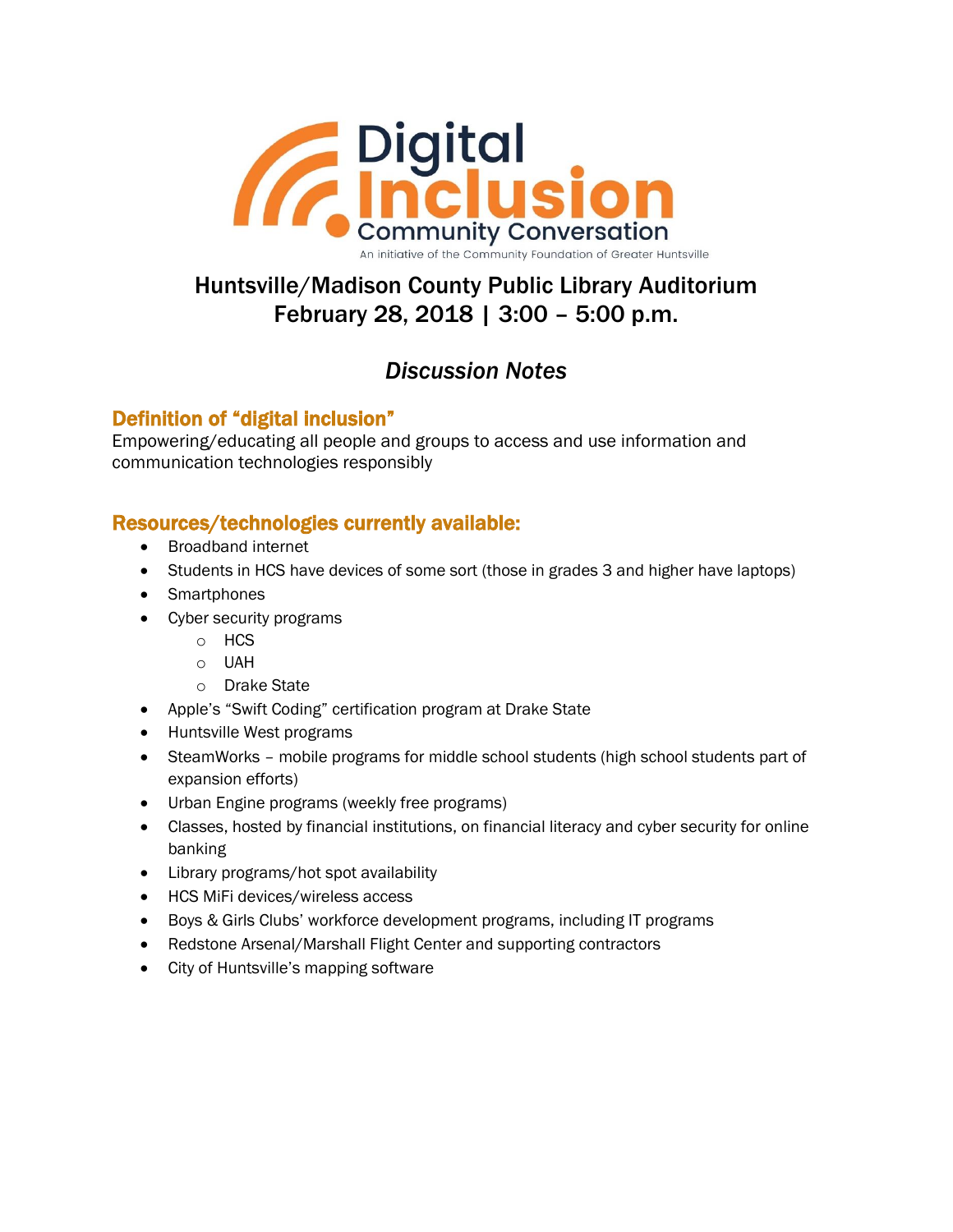### Possible partners in this work:

- Finance industry
- YMCA
- Churches
- Library
- Boys & Girls Clubs (can help to organize actions working with underserved individuals)
- **•** Housing Authority
- Healthcare industry
- Homeless support organizations
- Educational institutions
- Huntsville Career Center
- Senior Center
- UAH Lifelong Learning
- Learning Quest
- K-Tech
- Chamber of Commerce
- North Alabama African American Chamber of Commerce
- Firefighters
- Students

### Who has access?

- Huntsville City Schools' students
- Madison City Schools and Madison County Schools resources within the schools
- Colleges/universities
- Military/DoD community
- Professionals
- Business community
- Library patrons (who have transportation for access)
- Restaurants/businesses who offer WiFi
- Community partners who offer WiFi
- Big Spring (public access)
- Jails/prisons
- Those who live in the city and have easier access to resources
- Those with financial means
- Youth (training needed on intellectual property rights)
- Anyone with a smart phone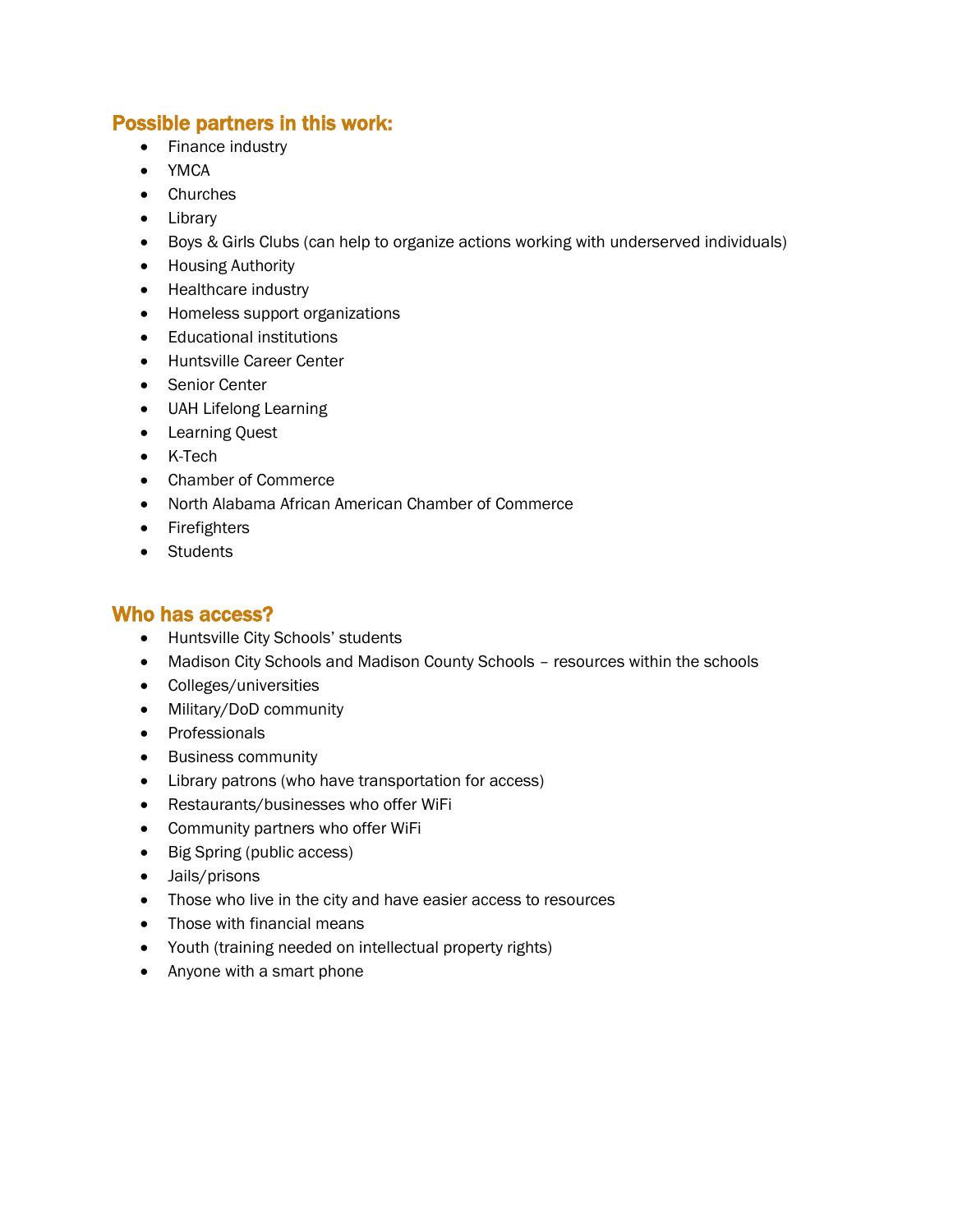# Where are the gaps? Who is being left out?

- Lower income members of our community
- Senior adults/elderly
- Homeless
- Disabled
- Adult learners
- English language learners/new Americans
- Foster children
- Students who do not attend public schools
- Formerly-incarcerated
- Those who are not "digital natives"
- Untrained workforce
- "Undecided" high school graduates
- Those without knowledge about technology or who fear it (need for education related to technology such as phishing, cyber security, and ability to understand credible information)/unaware users
- Those without access or convenient access
	- o Transportation
	- o Conflicting obligations
- Support/mentors for younger children

### Where are other factors to be considered?

- Communication letting people know about available resources
- How do we get resources to those who need them (seniors, grandparents raising kids)
- Knowledge of and connection to resources for advancement gap between right education and industry (education is not keeping up with industry)
- Someone to help others navigate
- Education for coding/technology fields (work force development issue)
- Becoming a "Connected City"